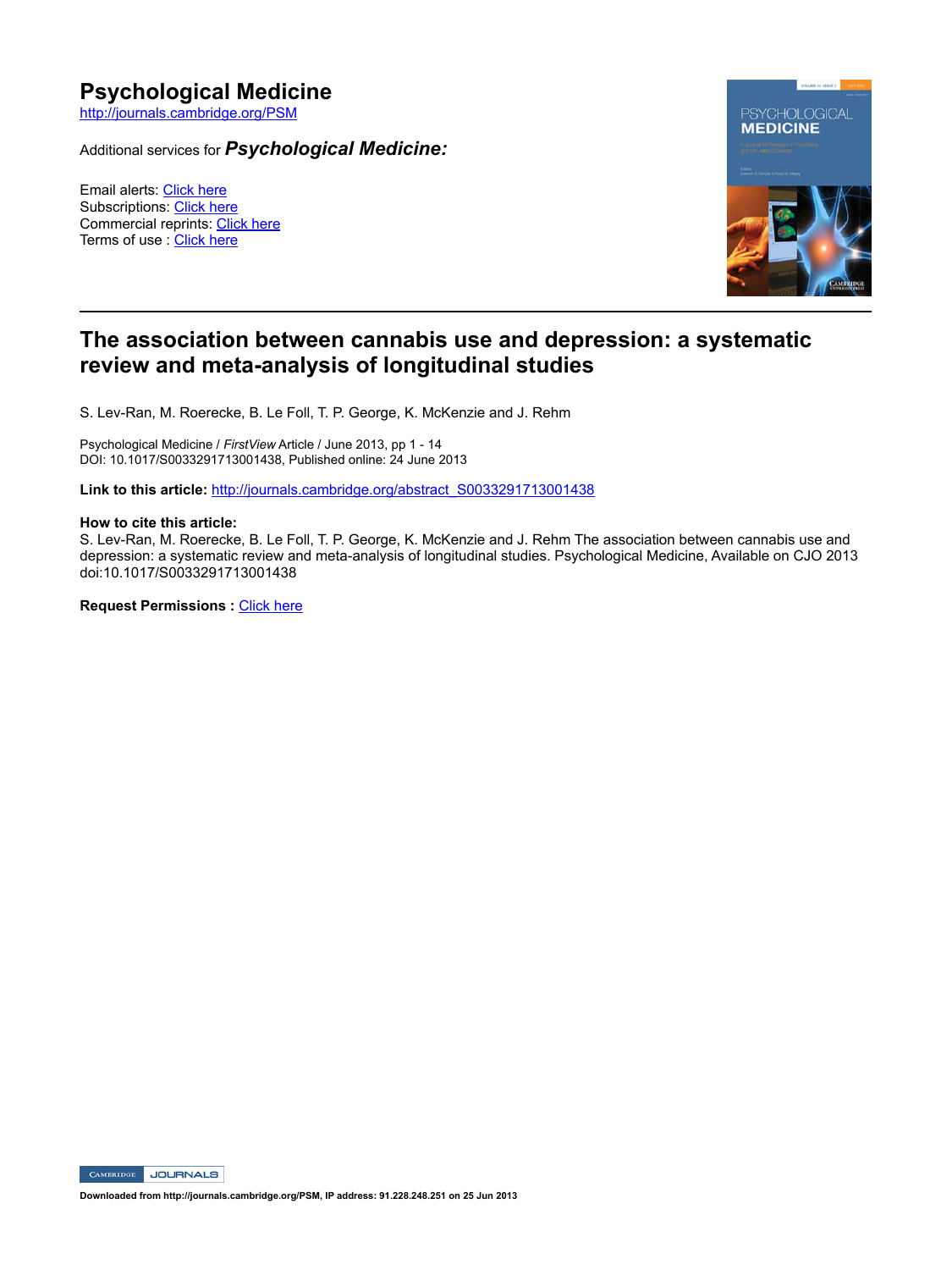# The association between cannabis use and depression: a systematic review and meta-analysis of longitudinal studies

### S. Lev-Ran $^{1,2,3,4*}$ , M. Roerecke<sup>2</sup>, B. Le Foll $^{3,5,6,7}$ , T. P. George $^{7,8,9}$ , K. McKenzie $^{1,2,7,10}$  and J. Rehm $^{2,11}$

<sup>1</sup> Social Aetiology of Mental Illness (SAMI) CIHR Training Program, Centre for Addiction and Mental Health, Toronto, Ontario, Canada

<sup>2</sup> Social and Epidemiological Research Department, Centre for Addiction and Mental Health, Toronto, Ontario, Canada

<sup>3</sup> Addictions Program, Centre for Addiction and Mental Health, Toronto, Ontario, Canada

<sup>4</sup> Addiction Medicine Services, Department of Psychiatry, Sheba Medical Center, Tel Hashomer, Israel

<sup>5</sup>Translational Addiction Research Laboratory, Centre for Addiction and Mental Health, Toronto, Ontario, Canada

<sup>6</sup>Departments of Family and Community Medicine, Pharmacology and Toxicology, University of Toronto, Toronto, Ontario, Canada

<sup>7</sup>Department of Psychiatry, University of Toronto, Toronto, Ontario, Canada

<sup>8</sup> Schizophrenia Program, Centre for Addiction and Mental Health, Toronto, Ontario, Canada

<sup>9</sup>Division of Brain and Therapeutics, Department of Psychiatry, University of Toronto, Toronto, Ontario, Canada

<sup>10</sup> Social Equity and Health Research Program, Centre for Addiction and Mental Health, Toronto, Ontario, Canada

<sup>11</sup> Dalla Lana School of Public Health, University of Toronto, Toronto, Ontario, Canada

Background. Longitudinal studies reporting the association between cannabis use and developing depression provide mixed results. The objective of this study was to establish the extent to which different patterns of use of cannabis are associated with the development of depression using meta-analysis of longitudinal studies.

Method. Peer-reviewed publications reporting the risk of developing depression in cannabis users were located using searches of EMBASE, Medline, PsychINFO and ISI Web of Science. Only longitudinal studies that controlled for depression at baseline were included. Data on several study characteristics, including measures of cannabis use, measures of depression and control variables, were extracted. Odds ratios (ORs) were extracted by age and length of follow-up.

Results. After screening for 4764 articles, 57 articles were selected for full-text review, of which 14 were included in the quantitative analysis (total number of subjects = 76058). The OR for cannabis users developing depression compared with controls was 1.17 [95% confidence interval (CI) 1.05–1.30]. The OR for heavy cannabis users developing depression was 1.62 (95% CI 1.21–2.16), compared with non-users or light users. Meta-regression revealed no significant differences in effect based on age of subjects and marginal difference in effect based on length of follow-up in the individual studies. There was large heterogeneity in the number and type of control variables in the different studies.

Conclusions. Cannabis use, and particularly heavy cannabis use, may be associated with an increased risk for developing depressive disorders. There is need for further longitudinal exploration of the association between cannabis use and developing depression, particularly taking into account cumulative exposure to cannabis and potentially significant confounding factors.

Received 20 January 2013; Revised 4 May 2013; Accepted 11 May 2013

Key words: Cannabis, depression, epidemiology, meta-analysis, psychiatry.

#### Introduction

Cannabis is the most widely used illicit substance worldwide (European Monitoring Centre for Drugs and Drug Addiction, [2011;](#page-13-0) United Nations Office on Drugs and Crime, [2011\)](#page-14-0). It has been reported that cannabis use has stabilized or even decreased in recent

(Email: shauli.levran@gmail.com)

years in most high-income countries. However, the continuing high prevalence of use among adolescents and young adults (European Monitoring Centre for Drugs and Drug Addiction, [2011](#page-13-0); United Nations Office on Drugs and Crime, [2011\)](#page-14-0), as well as a gradual increase in the strength of cannabis consumed (ElSohly et al. [2000\)](#page-13-0), is a cause for concern. These concerns focus, in part, on the perceived association between cannabis use and mental illness.

Evidence for an association between cannabis use and the development of psychotic disorders has accumulated (Moore et al. [2007\)](#page-13-0). There is a growing

<sup>\*</sup> Address for correspondence: S. Lev-Ran, Addiction Medicine Services, Department of Psychiatry, Sheba Medical Center, Tel Hashomer, Israel.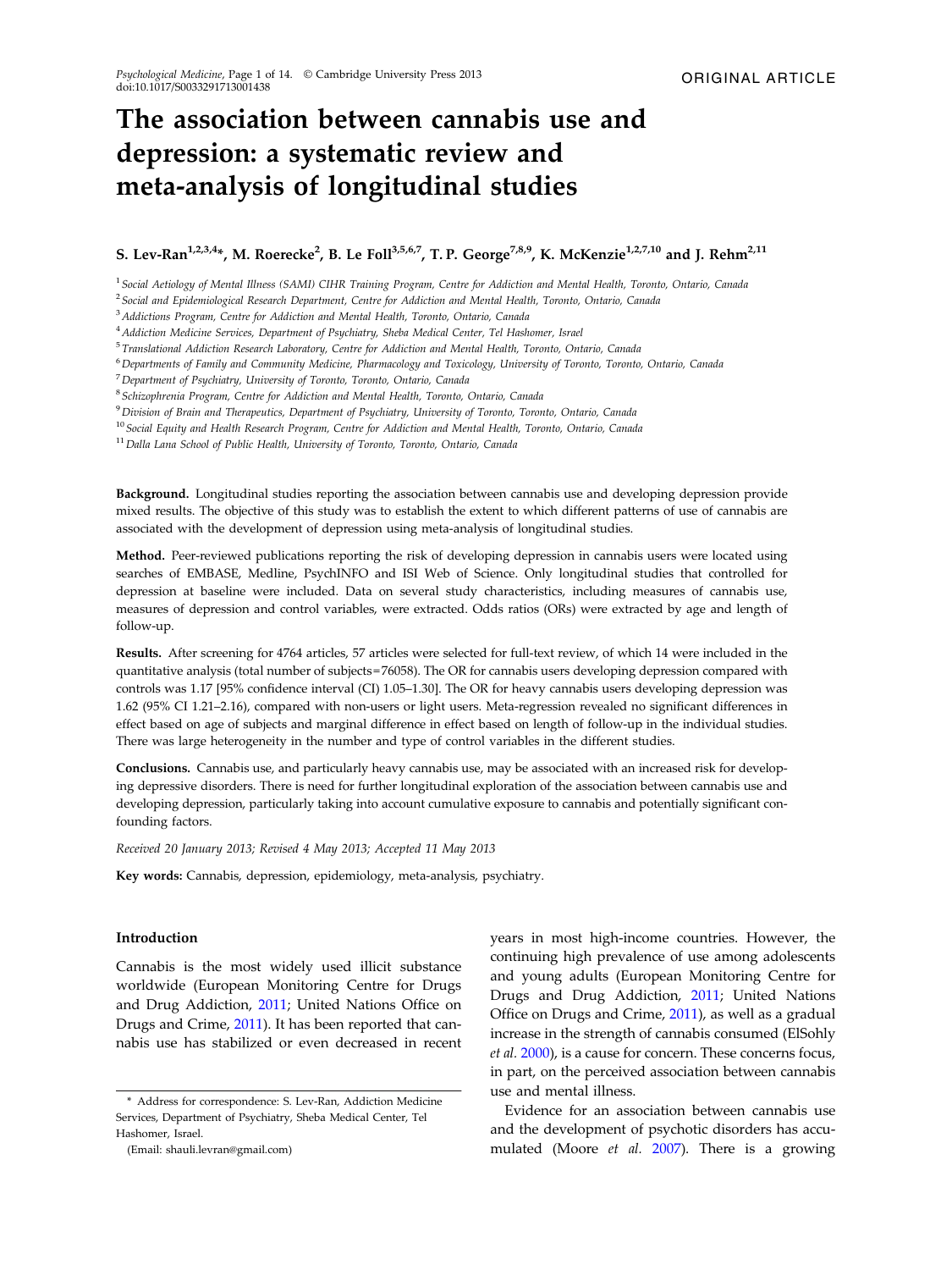consensus that those who use cannabis, particularly heavy users and individuals who initiated cannabis use at a young age, are at increased risk for developing psychotic disorders (Moore et al. [2007](#page-13-0)). However, there is less consensus about the association between cannabis use and the development of depression.

Depression is a common mental health problem and one of the most important contributors to the global burden of disease (Ustün et al. [2004](#page-14-0); Moussavi et al. [2007\)](#page-13-0). Findings of high prevalence of co-morbid cannabis use and depression have been replicated in many large-scale cross-sectional studies. Grant ([1995\)](#page-13-0) found that people meeting criteria for Diagnostic and Statistical Manual of Mental Disorders, Fourth Edition (DSM-IV) cannabis use disorders (CUDs, i.e. abuse or dependence) within the past year had 6.4 times the odds of meeting criteria for major depression than those without a CUD. Chen et al. ([2002](#page-12-0)) analysed data from the National Comorbidity Survey and found that a greater number of occasions of cannabis use were associated with a higher risk of having experienced a major depressive episode; and that lifetime cannabis dependence was associated with a 3.4 times increased risk of major depression.

Although cross-sectional evidence is informative, it does not allow exploring a causal relationship between cannabis use and developing depression. Fergusson & Horwood [\(1997](#page-13-0)) have characterized the possible relationships between cannabis use and mental health based on these cross-sectional data as reflecting either shared common ancestry (e.g. genetic load), earlier cannabis use predicting later mental health disorders, or earlier mental disorders predicting later cannabis use. Longitudinal studies are essential in providing more information on the direction of this association.

Several longitudinal studies have been conducted to explore the possible association between cannabis use and depression. This has been problematic because there has been considerable variation in the methods used including different measures of cannabis consumption and depressive illnesses and different methods for controlling for confounders. To date, two systematic reviews have investigated the association between cannabis use and the development of depression. Degenhardt et al. [\(2003](#page-12-0)) concluded that longitudinal studies provided mixed evidence on the nature of the association between cannabis use and depression and that though heavy cannabis use may increase depressive symptoms, this relationship may be explained by confounding factors. The more recent systematic review and meta-analysis by Moore et al. [\(2007](#page-13-0)) concluded that 'the evidence that cannabis use leads to affective outcomes is less strong than for psychosis but is still of concern' (p. 327). Though a meta-analysis was conducted estimating the odds of developing

depression based on the most frequent use of cannabis in individual studies, no common criterion for 'frequent' or 'heavy' use across individual studies was used. In addition, no meta-analysis was conducted on the association between cannabis use (opposed to 'heavy use') and developing depression. Since then, a considerable number of longitudinal studies have been published (Georgiades & Boyle, [2007](#page-13-0); van Laar et al. [2007](#page-14-0); Harder et al. [2008;](#page-13-0) Pedersen, [2008;](#page-14-0) Brook et al. [2011;](#page-12-0) Marmorstein & Iacono, [2011](#page-13-0); Manrique-Garcia et al. [2012;](#page-13-0) Degenhardt et al. [2013\)](#page-12-0), which may improve our understanding of the links between cannabis and depression. Consequently, a meta-analysis that would examine the longitudinal evidence of the association between cannabis use and depression would be justified as well as needed. This may partially help in forming the societal response to the ongoing high prevalence of cannabis use (Hall & Solowij, [1998;](#page-13-0) Hall & Babor, [2000\)](#page-13-0). To explore a dose–response association, it is important to differentiate between cannabis use and heavy cannabis use, as the latter is more strongly associated with greater risks for other (e.g. psychotic) psychiatric disorders (Moore et al. [2007](#page-13-0)).

We describe a meta-analysis of longitudinal studies examining the association between cannabis use and depression. The study investigates the association between cannabis use and the development of depression and whether this association is different for heavy or frequent cannabis use and for those who use cannabis as adults as opposed to during adolescence.

#### Method

The methods were based on the guidelines for Meta-analysis in Observational Studies in Epidemiology (Stroup et al. [2000](#page-14-0)).

#### Inclusion/exclusion criteria

Studies were included if they met the following criteria: (1) reported in an original paper in a peerreviewed journal; (2) included population-based data that were collected longitudinally and prospectively; (3) the exposure variable referred specifically to cannabis use (not 'substance use', which clusters together different substances, including cannabis); (4) outcome measures referred specifically to depression (and not mixed anxiety–depressive symptoms, for example); (5) the outcome variable (depression) was controlled for at baseline, or individuals with baseline depression were excluded; and (6) data were either presented as odds of developing depression following cannabis use or allowed the odds ratio (OR) to be calculated.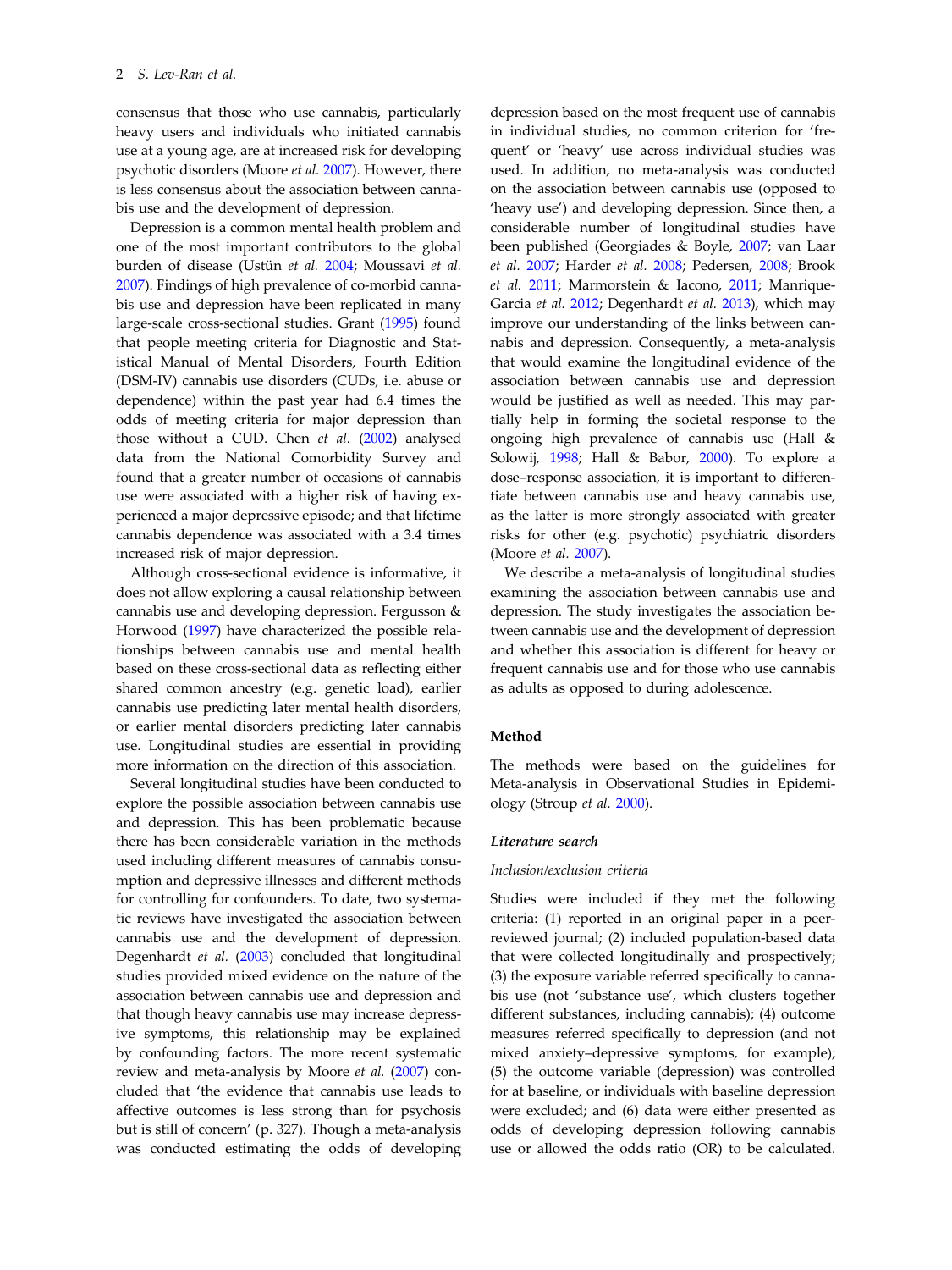In cases in which multiple studies were found reporting on the same population cohort at different time points, only one study reporting on the respective cohort was included. When more than one study from the same cohort met the inclusion criteria, the most recent study was selected. In cases in which the most recent publication did not fulfill the inclusion criteria (e.g. data presentation did not allow for calculation of ORs), the next most recently publication from the same cohort was included.

#### Search strategy

In consultation with a professional mental health librarian we established a search strategy of electronic databases (EMBASE, Medline, PsycINFO and ISI Web of Science) for publications from longitudinal studies reporting on the association between cannabis use and depression. The search was conducted between 1 August 2012 and 1 December 2012. There was no time span specified for date of publication. All references in which the word 'cannabis' or 'marijuana' or 'marihuana' and in which the words 'depression/ depressed/depressive disorder', 'mood/mood disorder', 'affective disorder' or 'dysthymia' were included, collected and reviewed. The search was not limited by the inclusion of 'longitudinal' in the search terms. There were no language restrictions.

We examined all titles and abstracts, and obtained full texts of potentially relevant papers. Working independently and in duplicate (S.L. and M.R.) we read the papers and determined whether they met inclusion criteria. Disagreements were resolved by consensus and in discussion with J.R. References of papers meeting inclusion criteria and of previous systematic reviews on cannabis use and depression were hand-searched for further relevant studies.

#### Quality assessment

We used the Newcastle-Ottawa Scale (NOS) for assessing the quality of studies included in the metaanalysis. The NOS includes a 'star system' in which a study is judged on three broad perspectives: the selection of the study groups; the comparability of the groups; and the ascertainment of the outcome of interest [e.g. controlling for the outcome variable (depression) at baseline] (Wells et al. [2005](#page-14-0)). We determined a score of 8 or more on the NOS to indicate 'high methodological quality'.

#### Data extraction and analysis

An extraction form was developed and used to collect the following data from studies: year of publication, country where study was conducted, sample size at

follow-up, mean age at baseline and at follow-up, gender, measurement of cannabis use (in terms of time before assessment and frequency if provided), measurement of depression and control variables ([Table 1\)](#page-6-0).

Definition of cannabis use. Studies were divided into two categories according to the measurement of cannabis use. Studies defining cannabis use as either (1) any cannabis use (within a specific time-frame or lifetime) with non-users as the control group or (2) using specific cut-off criteria (e.g. monthly cannabis use, lifetime use on five occasions) with non-users or those using less frequently than the cut-off criteria as the control group were included in the 'cannabis use' category. Studies that used an exposure measure of either (1) DSM-IV CUD or (2) at least weekly cannabis use were included in the 'heavy cannabis use' category. The control group in the 'heavy cannabis use' category included non-users, individuals using cannabis less than weekly or not having a CUD. These categories were based on several studies using these categories of frequency of cannabis use when examining association between cannabis use and mental illness (Moore et al. [2007](#page-13-0); Hall & Degenhardt, [2009](#page-13-0)).

Definition of depression. We included studies that evaluated major depressive disorder, dysthymia, or depressive symptoms using validated clinical tools. Studies were subdivided into two categories: studies assessing a clinical depression diagnosis and studies assessing depressive symptoms. This subdivision was made according to the outcome presented by the authors in each study.

#### Statistical analysis

ORs were treated as measures of risk. We recorded adjusted OR estimates when these were available and calculated ORs from the raw number of cases and controls when odds were not reported. When multiple exposure or control groups were reported, we combined these to derive one risk estimate per primary study. We calculated one estimate of the OR for depression for each article, and pooled the effect size for developing depression after cannabis use across studies using random-effects models (DerSimonian & Laird, [1986](#page-13-0)). When ORs were presented separately for different populations (e.g. by gender) in the original article, we reported them separately for each population provided. All analyses were conducted on the log scale. Publication bias was assessed by visual inspection of funnel plots depicting the risk estimates (on the log scale) against their standard error and by Egger's regression-based test (Egger et al. [1997](#page-13-0)). In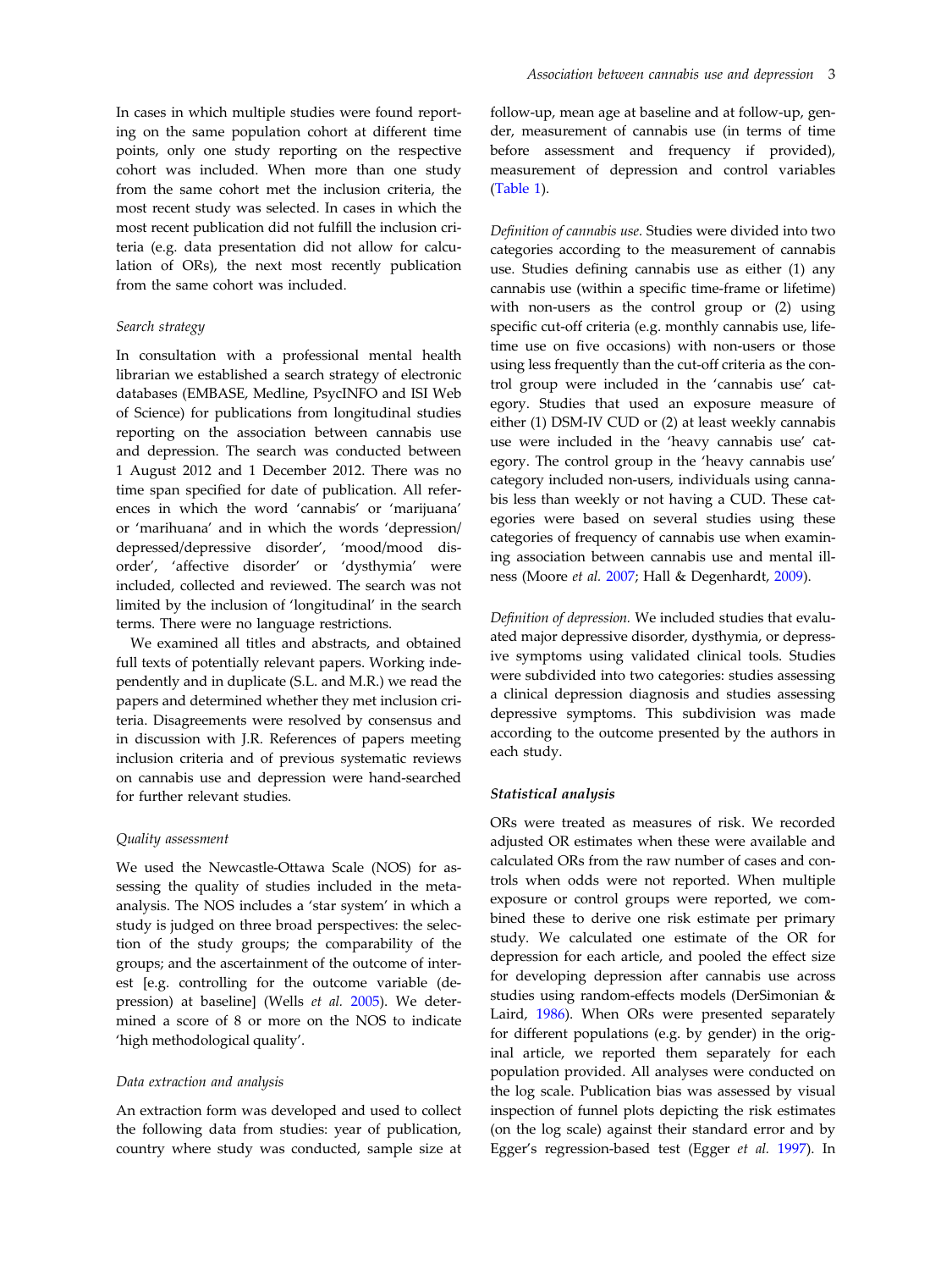#### **Table 1.** Characteristics of included studies

| Source                           | Country     | Sample<br>size, $n$ | Age of cannabis<br>measurement,<br>years | Cannabis measure                            | Age of<br>depression<br>measurement,<br>years             | Type of<br>depression<br>assessment            | Depressive<br>scale                      | Control variables                                                                                                                                                                                                                                                                                                                                                                                                                                                                                                                                                       |
|----------------------------------|-------------|---------------------|------------------------------------------|---------------------------------------------|-----------------------------------------------------------|------------------------------------------------|------------------------------------------|-------------------------------------------------------------------------------------------------------------------------------------------------------------------------------------------------------------------------------------------------------------------------------------------------------------------------------------------------------------------------------------------------------------------------------------------------------------------------------------------------------------------------------------------------------------------------|
| Paton et al.<br>(1977)           | <b>USA</b>  | 4785                | High school<br>students <sup>a</sup>     | Any cannabis use in<br>the previous 30 days | 6 months after<br>initial<br>assessment <sup>a</sup>      | Depressive<br>symptoms                         | Six-item<br>depressive<br>mood index     | Depression at baseline <sup>b</sup>                                                                                                                                                                                                                                                                                                                                                                                                                                                                                                                                     |
| Fergusson &<br>Horwood<br>(1997) | New Zealand | 927                 | 16                                       | Any previous cannabis<br>use                | 18                                                        | Clinical<br>diagnosis<br>(MDD or<br>dysthymia) | <b>DISC</b>                              | Depression at baseline, family functioning,<br>association with delinquent or substance<br>using peers, cigarette smoking, family<br>history of drug/alcohol dependence, most<br>alcohol consumed, gender, self-report<br>offending, conduct/oppositional disorders<br>at baseline, conduct problems at age 8<br>years, truancy at baseline, alcohol problems<br>at baseline, IQ at age 8 years, plans for<br>future secondary education at baseline,<br>intentions to enter university at baseline,<br>anxiety disorders at baseline, suicidal<br>ideation at baseline |
| Bovasso (2001)                   | <b>USA</b>  | 849                 | 18 and above <sup>a</sup>                | <b>CUD</b>                                  | $14-16$ years<br>after initial<br>assessment <sup>a</sup> | Depressive<br>symptoms                         | <b>DIS</b>                               | Depression at baseline <sup>b</sup> , gender, age, marital<br>status, race, education, household income,<br>stressful life events, chronic illness                                                                                                                                                                                                                                                                                                                                                                                                                      |
| Brook et al.<br>(2001)           | Columbia    | 2226                | $12 - 17$                                | Cannabis use one or more<br>times per month | $14 - 19$                                                 | Depressive<br>symptoms                         | Johns Hopkins<br>Symptoms<br>Checklist   | Depression at baseline, age, gender, SES                                                                                                                                                                                                                                                                                                                                                                                                                                                                                                                                |
| Brook et al.<br>(2002)           | <b>USA</b>  | 736                 | 14, 16, $22^{\circ}$                     | Any previous cannabis<br>use                | 27                                                        | Clinical<br>diagnosis<br>(MDD)                 | University of<br>Michigan<br><b>CIDI</b> | Depression at baseline, age, gender, parental<br>educational level, family income                                                                                                                                                                                                                                                                                                                                                                                                                                                                                       |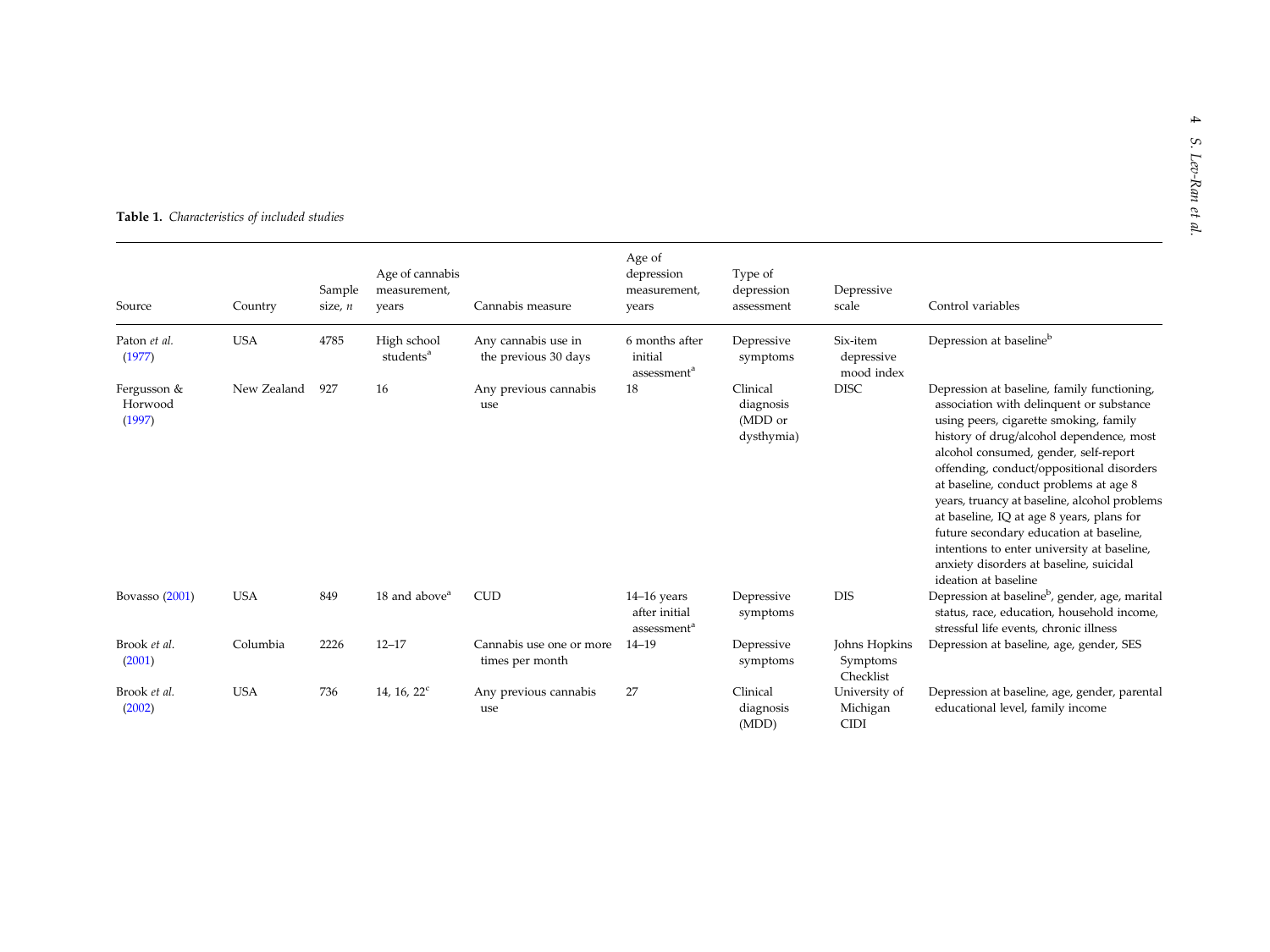| Harder et al.<br>(2006)      | <b>USA</b>  | 8033 | $34 - 41$ | Any cannabis use=any<br>use in the previous year.<br>Heavy cannabis use=at<br>least once per week in<br>the previous 30 days | $38 - 45$ | Depressive<br>symptoms                         | CES-D                                  | Depression at baseline, age, race, gender,<br>aptitude (measure by the Armed Forces<br>Qualifications Test score), general health<br>limitations, region of residence, urban<br>versus rural residence, past-year residence,<br>criminal activity, adolescent alcohol use,<br>residence at age 14, number of siblings,<br>number of older siblings, mother's<br>education, father's education, family<br>income and family poverty status, cigarette<br>use, excessive alcohol use, ever used hard<br>drugs (cocaine or heroin), neighborhood<br>ratings, educational achievement, income,<br>marital status, employment status, hours<br>worked and number of children living in<br>the house |
|------------------------------|-------------|------|-----------|------------------------------------------------------------------------------------------------------------------------------|-----------|------------------------------------------------|----------------------------------------|------------------------------------------------------------------------------------------------------------------------------------------------------------------------------------------------------------------------------------------------------------------------------------------------------------------------------------------------------------------------------------------------------------------------------------------------------------------------------------------------------------------------------------------------------------------------------------------------------------------------------------------------------------------------------------------------|
| van Laar et al.<br>(2007)    | Netherlands | 4848 | $18 - 64$ | Any cannabis use=at least 21-67<br>five previous occasions<br>of cannabis use. Heavy<br>cannabis use=at least<br>weekly      |           | Clinical<br>diagnosis<br>(MDD or<br>dysthymia) | <b>CIDI</b>                            | Depression at baseline <sup>b</sup> , gender, age<br>education, urbanicity, employment, partner<br>status, neurotic personality, parental<br>psychiatric history, traumatic events in<br>childhood, lifetime alcohol and substance<br>use disorders, lifetime psychotic symptoms<br>and lifetime anxiety disorders at baseline                                                                                                                                                                                                                                                                                                                                                                 |
| Georgiades &<br>Boyle (2007) | Canada      | 1282 | $12 - 16$ | Any cannabis use<br>in the previous 6 months                                                                                 | $26 - 34$ | Clinical<br>diagnosis<br>(MDD)                 | CIDI-SF                                | Depression at baseline, family SES (family<br>income, parental years of education,<br>occupational prestige), single parent home<br>and family functioning                                                                                                                                                                                                                                                                                                                                                                                                                                                                                                                                     |
| Pedersen (2008)              | Norway      | 2033 | 21        | Any cannabis use in the<br>previous 12 months                                                                                | 27        | Depressive<br>symptoms                         | Johns Hopkins<br>Symptoms<br>Checklist | Depression at baseline (age 16 and 21 years),<br>age, gender, parental educational level,<br>parents unemployed or received social<br>welfare benefits, parental divorce, parental                                                                                                                                                                                                                                                                                                                                                                                                                                                                                                             |

smoking and alcohol problems, parental suppor<sup>t</sup> and monitoring measured at age 16 years, early pubertal maturation, school marks at age 16 years, conduct problems and daily smoking at age 16 and <sup>21</sup> years, alcohol intoxication at age 16 years, alcohol problems at age <sup>21</sup> years, impulsivity at age <sup>21</sup> years, level of education at age <sup>21</sup> years, unemployment and income from social security, marriage/cohabitation and being <sup>a</sup>

paren<sup>t</sup> at age 21 years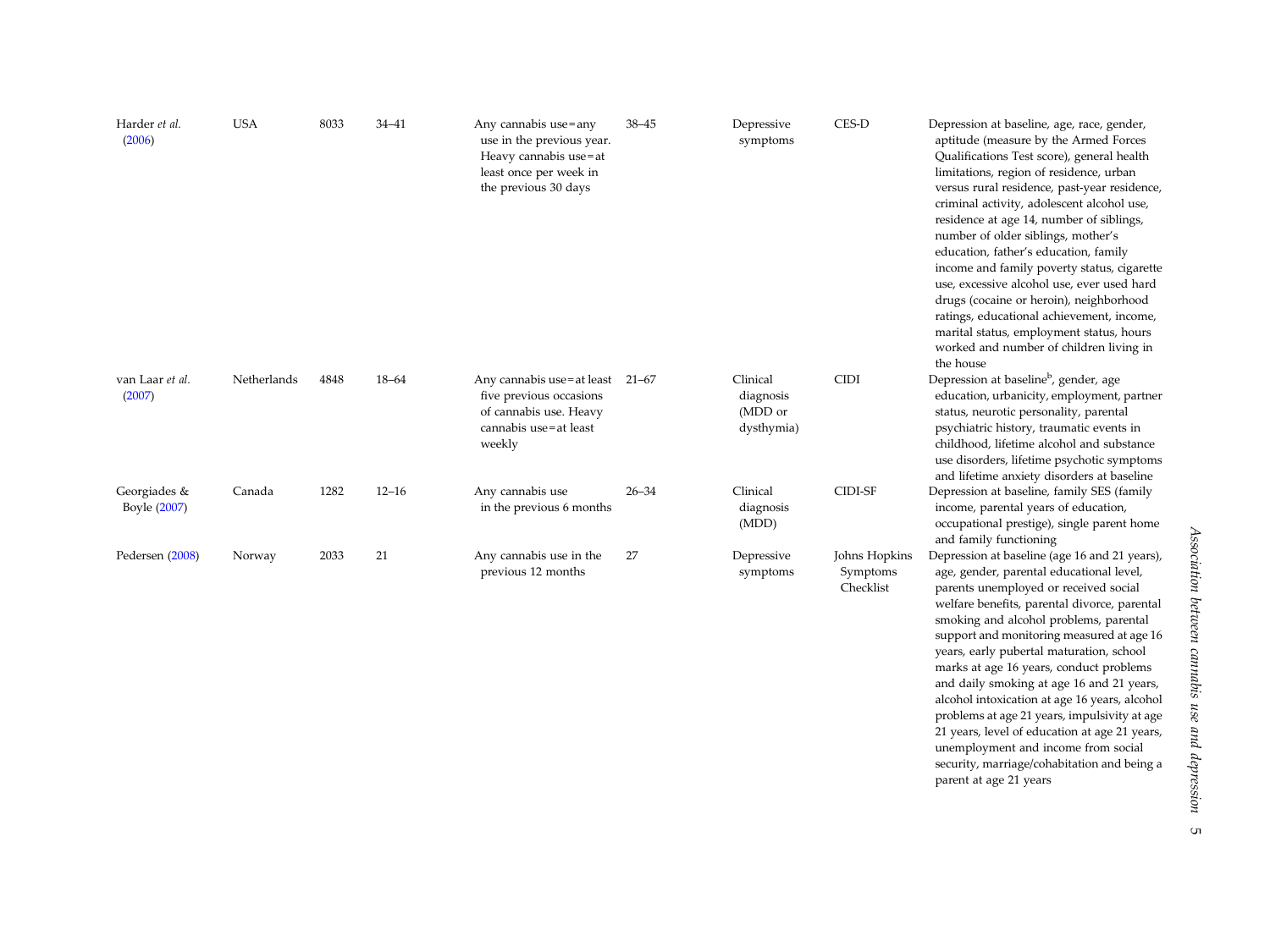#### <span id="page-6-0"></span>Table 1 (cont.)

| Source                                  | Country    | Sample<br>size, n | Age of cannabis<br>measurement,<br>years | Cannabis measure                                                            | Age of<br>depression<br>measurement,<br>years | Type of<br>depression<br>assessment                       | Depressive<br>scale             | Control variables                                                                                                                                                                                                                                                    |
|-----------------------------------------|------------|-------------------|------------------------------------------|-----------------------------------------------------------------------------|-----------------------------------------------|-----------------------------------------------------------|---------------------------------|----------------------------------------------------------------------------------------------------------------------------------------------------------------------------------------------------------------------------------------------------------------------|
| Harder et al.<br>(2008)                 | <b>USA</b> | 1494              | 17                                       | <b>CUD</b>                                                                  | $19 - 24$                                     | Clinical<br>diagnosis<br>(MDD)                            | <b>CIDI</b>                     | Depression at baseline, race, family income,<br>parental supervision and monitoring,<br>concentration problems, behavioral<br>problems, shyness, anxiety, tobacco, drug<br>use                                                                                       |
| Marmorstein &<br>Iacono $(2011)$        | <b>USA</b> | 1165              | 17                                       | <b>CUD</b>                                                                  | $20, 24^{\circ}$                              | Clinical<br>diagnosis<br>(MDD)                            | <b>SCID</b>                     | Depression at baseline, gender, psychosocial<br>failure, occupational failure, crime                                                                                                                                                                                 |
| Brook et al.<br>(2011)                  | <b>USA</b> | 837               | 14, 19, $24^{\circ}$                     | More than four occasions<br>of cannabis use per<br>month in a 5-year period | 29                                            | Depressive<br>symptoms                                    | Symptoms<br>Checklist<br>$90-R$ | Depression at baseline, gender, ethnicity,<br>criminal behavior, school achievement                                                                                                                                                                                  |
| Manrique-Garcia<br><i>et al.</i> (2012) | Sweden     | 45087             | $18 - 20$                                | Any previous cannabis<br>use                                                | $22 - 58$                                     | Clinical<br>diagnosis<br>(MDD)                            | ICD-8, ICD-9,<br>$ICD-10$       | Depression at baseline <sup>b</sup> , personality<br>disorders at conscription, IQ, disturbed<br>behavior in childhood, social adjustment,<br>risky use of alcohol, smoking, early<br>adulthood socio-economic position, use of<br>other drugs, brought up in a city |
| Degenhardt<br><i>et al.</i> (2013)      | Australia  | 1756              | $15-17$ , 20, $24^{\circ}$               | Any previous cannabis<br>use. Heavy cannabis use<br>= at least weekly       | 29                                            | Clinical<br>diagnosis<br>(major<br>depressive<br>episode) | $ICD-10$                        | Depression at baseline, anxiety symptoms at<br>baseline, gender, non-metropolitan school<br>location, low parental education, parental<br>divorce/separation by age 17 years,<br>concurrent substance use                                                            |

MDD, Major depressive disorder; DISC, Diagnostic Interview Schedule for Children; IQ, intelligence quotient; CUD, cannabis use disorder; DIS, Diagnostic Interview Schedule; SES, socio-economic status; CIDI, Composite International Diagnostic Interview; CES-D, Center for Epidemiologic Studies Depression Scale; CIDI-SF, Composite International Diagnostic Interview – Short Form; SCID, Structured Clinical Interview for DSM-III-R; DSM, Diagnostic and Statistical Manual; ICD, International Classification of Diseases.

<sup>a</sup> Mean age not provided.

<sup>b</sup> Individuals with depression at baseline excluded from study.

<sup>c</sup>Multiple assessments.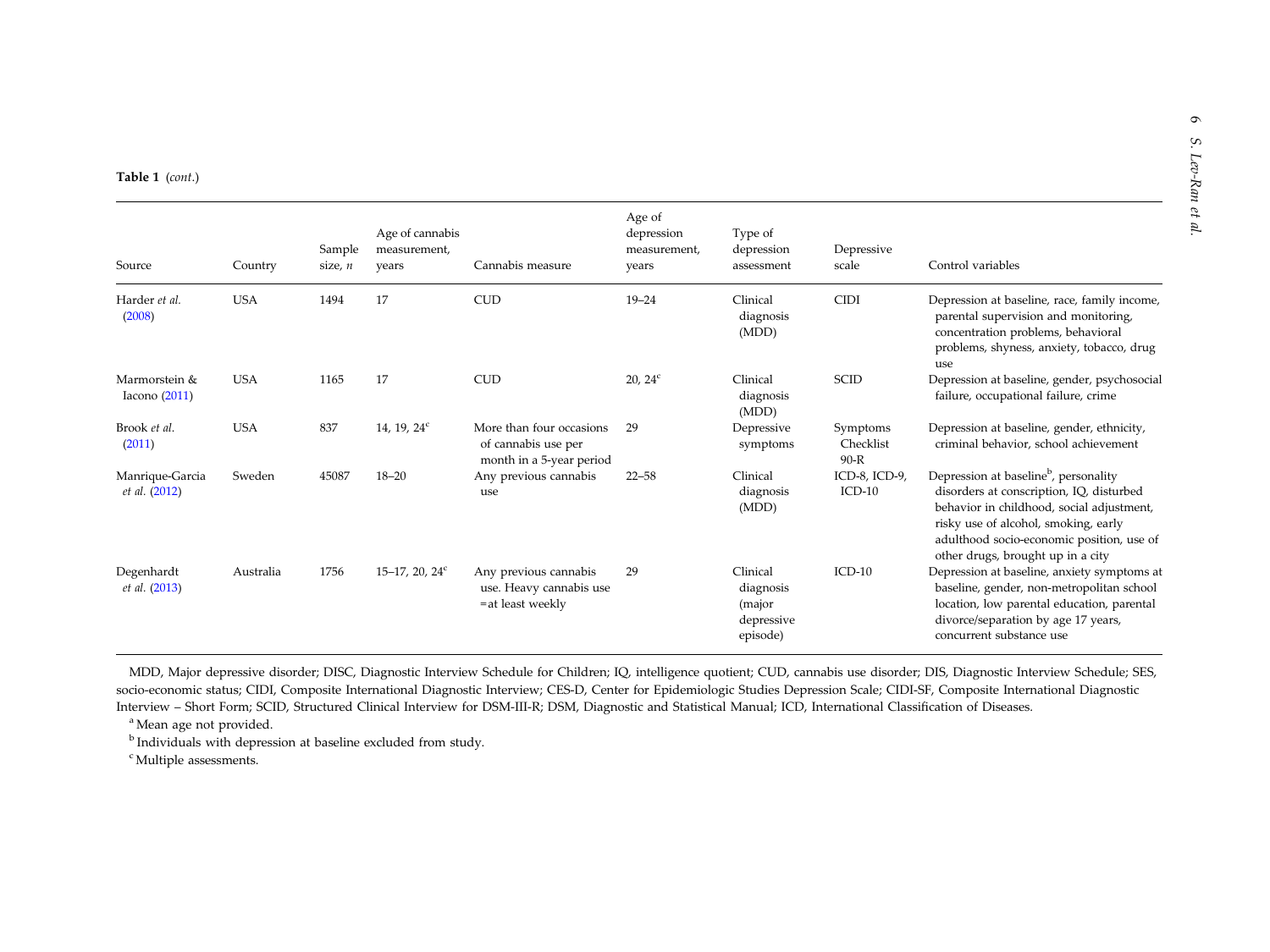

Fig. 1. Flowchart of search strategies and results.

the case of presence of such bias we conducted sensitivity analyses using Duval and Tweedie's trim-and-fill method (Duval & Tweedie, [2000\)](#page-13-0). The influence of any particular study on the pooled OR was examined by re-estimating the pooled effect excluding studies one by one. Since considerable heterogeneity was expected, all analyses were performed with a random-effects model. Between-study heterogeneity was quantified by  $I^2$  and Cochran's Q (Lipsey & Wilson, [2001](#page-13-0)).  $I^2$ can be interpreted as the percentage of the total variance due to between-study heterogeneity.

To determine whether factors such as age of cannabis exposure or follow-up duration modified the cannabis-depression association, meta-regressions were performed. We also conducted three sets of sensitivity analysis including: (1) only studies with 'high methodological quality'; (2) only studies using clinical diagnosis of depression as the outcome variable; and (3) only studies with non-cannabis-users serving as the control group. All analyses were conducted in Stata statistical software version 11.2 (StataCorp LP, USA).

#### Results

## Search results

(Fig. 1) Of the 4764 abstracts reviewed, 4707 were excluded based on title and abstract. In total, 57 articles

were retrieved and assessed for eligibility and 14 articles met the inclusion criteria (Paton et al. [1977](#page-13-0); Fergusson & Horwood, [1997](#page-13-0); Bovasso, [2001;](#page-12-0) Brook et al. [2001](#page-12-0), [2002,](#page-12-0) [2011](#page-12-0); Harder et al. [2006,](#page-13-0) [2008](#page-13-0); Georgiades & Boyle, [2007](#page-13-0); van Laar et al. [2007;](#page-14-0) Pedersen, [2008](#page-14-0); Marmorstein & Iacono, [2011](#page-13-0); Manrique-Garcia et al. [2012;](#page-13-0) Degenhardt et al. [2013\)](#page-12-0). A total of 76058 subjects were included in the meta-analysis.

#### Quality assessment

All studies included in this meta-analysis scored at least 5 out of 9 in the NOS, and eight of the studies scored 8 out of 9. The mean NOS score of all studies included was  $7.21$  ( $\pm$ 1.25 s.p.) stars.

#### Meta-analyses results

In order to examine whether cannabis use was associated with increased odds for developing depression, we pooled results from 10 studies (Paton et al. [1977;](#page-13-0) Fergusson & Horwood, [1997](#page-13-0); Brook et al. [2001](#page-12-0), [2002;](#page-12-0) Harder et al. [2006](#page-13-0); Georgiades & Boyle, [2007](#page-13-0); van Laar et al. [2007](#page-14-0); Pedersen, [2008;](#page-14-0) Manrique-Garcia et al. [2012;](#page-13-0) Degenhardt et al. [2013\)](#page-12-0). The pooled OR for depression among cannabis users compared with controls was 1.17 [95% confidence interval (CI) 1.05– 1.30,  $I^2$ =2.1%] [\(Fig. 2\)](#page-8-0). In order to examine whether heavy cannabis use was associated with increased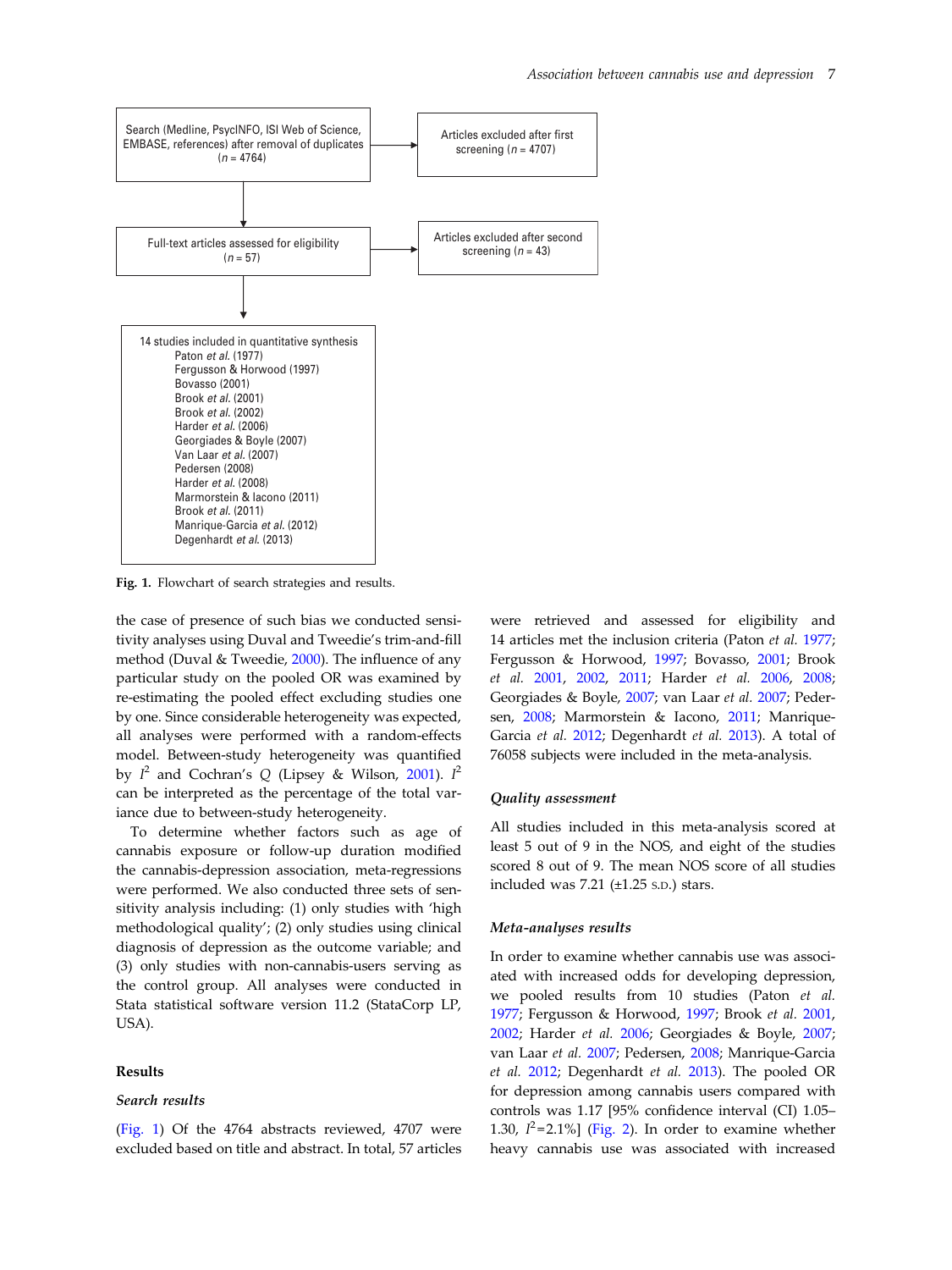#### <span id="page-8-0"></span>8 S. Lev-Ran et al.



Fig. 2. Forest plot showing adjusted odds ratios (ORs) and 95% confidence intervals (CIs) for any depressive outcome according to cannabis use in individual studies (random effects).



Fig. 3. Forest plot showing adjusted odds ratios (ORs) and 95% confidence intervals (CIs) for any depressive outcome according to heavy cannabis use (defined as a cannabis use disorder or at-least weekly use) in individual studies (random effects).

odds for depression, we pooled results from seven studies (Bovasso, [2001;](#page-12-0) Harder et al. [2006](#page-13-0), [2008;](#page-13-0) van Laar et al. [2007;](#page-14-0) Brook et al. [2011](#page-12-0); Marmorstein & Iacono, [2011](#page-13-0); Degenhardt et al. [2013](#page-12-0)). The OR for depression among heavy cannabis users compared with controls was 1.62 (95% CI 1.21-2.16,  $I^2 = 47.3\%$ ) (Fig. 3).

#### Sensitivity analyses

We conducted additional meta-analyses including only studies that scored at least 8 out of 9 possible stars on the NOS. To examine whether cannabis use was associated with increased odds for depression, we pooled results from eight studies that scored at least 8 on the NOS (Fergusson & Horwood, [1997](#page-13-0); Bovasso, [2001](#page-12-0);

Brook et al. [2002;](#page-12-0) Harder et al. [2006](#page-13-0); van Laar et al. [2007;](#page-14-0) Pedersen, [2008;](#page-14-0) Manrique-Garcia et al. [2012](#page-13-0); Degenhardt et al. [2013\)](#page-12-0). The pooled OR for depression among cannabis users compared with controls was 1.12 (95% CI 1.03-1.37,  $I^2 = 20.2\%$ ). For heavy cannabis use, we pooled results from four studies (Bovasso, [2001;](#page-12-0) Harder et al. [2006;](#page-13-0) van Laar et al. [2007](#page-14-0); Degenhardt et al. [2013](#page-12-0)) and the OR was 1.34 (95% CI 0.96–1.87,  $I^2$ =21.6%).

In order to examine whether cannabis use was associated with increased odds for a diagnosis of major depression or dysthymia (excluding studies reporting depressive symptoms as the outcome), we pooled results from six studies (Fergusson & Horwood, [1997;](#page-13-0) Brook et al. [2002;](#page-12-0) Georgiades & Boyle, [2007](#page-13-0); van Laar et al. [2007;](#page-14-0) Manrique-Garcia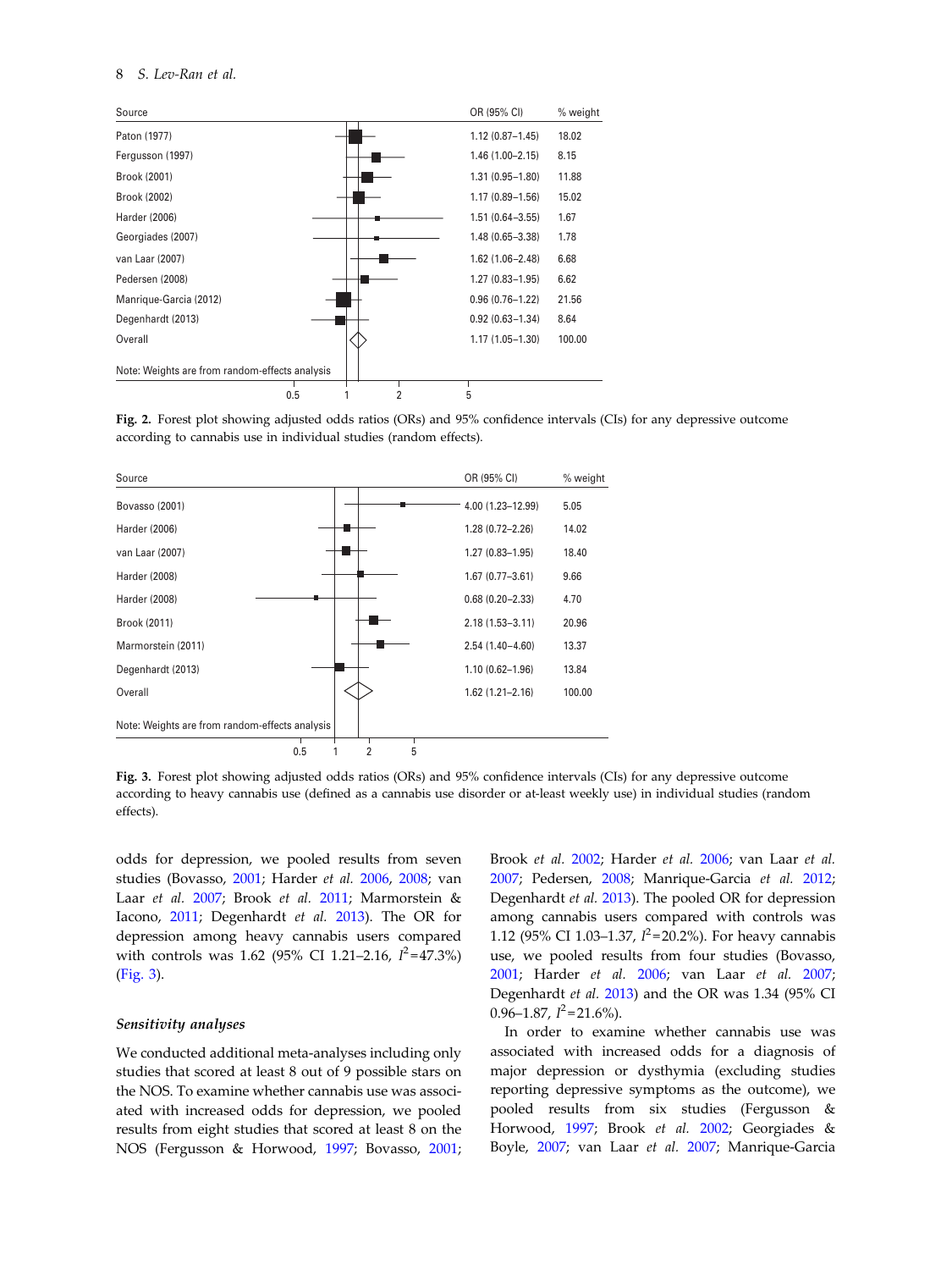et al. [2012;](#page-13-0) Degenhardt et al. [2013](#page-12-0)). The pooled OR for cannabis users was 1.17 (95% CI 0.97-1.41,  $l^2 = 36.9\%$ ). For heavy cannabis use we pooled results from four studies (van Laar et al. [2007;](#page-14-0) Harder et al. [2008](#page-13-0); Marmorstein & Iacono, [2011](#page-13-0); Degenhardt et al. [2013\)](#page-12-0) and the OR was 1.43 (95% CI 1.00–2.05,  $l^2$ =35.8%).

Finally, we conducted a meta-analysis excluding studies where only non cannabis-users were included in the control group. We pooled results from nine studies (Paton et al. [1977](#page-13-0); Fergusson & Horwood, [1997;](#page-13-0) Brook et al. [2002](#page-12-0); Harder et al. [2006](#page-13-0); Georgiades & Boyle, [2007](#page-13-0); van Laar et al. [2007;](#page-14-0) Pedersen, [2008](#page-14-0); Manrique-Garcia et al. [2012;](#page-13-0) Degenhardt et al. [2013\)](#page-12-0) and the OR was 1.15 (95% CI 1.02–1.30,  $I^2 = 7.0\%$ ).

#### Meta-regression

Meta-regressions were performed based on differences in age of exposure  $(\leq 18$  years *versus* > 18 years at baseline), and length of follow-up (continuous in years, and dichotomized at 5 years).

Regarding any use of cannabis, including follow-up length as a predictor variable, was marginally related to the strength of the pooled OR in a continuous  $(p= 0.07)$  and dichotomized  $(p= 0.09)$  form, showing attenuation of risk with longer follow-up. Investigation of age as a predictor of the pooled OR did not reveal any evidence for such an effect  $(p= 0.37)$ . Regarding heavy cannabis use, including follow-up length as a predictor variable, was not significantly related to the strength of the pooled OR in neither the continuous  $(p= 0.79)$  nor the dichotomized  $(p= 0.85)$  form, and the investigation of age as a predictor of the pooled OR did not reveal any evidence for such an effect ( $p = 0.77$ ). These tests were underpowered because of the small number of studies included; therefore cautious interpretation is necessary. Removing studies one by one had very little influence on the pooled OR in all analyses.

#### Publication bias

We found some evidence of publication bias in the analysis involving cannabis use  $(p=0.08)$ , and none regarding heavy use  $(p= 0.76)$ . Imputing possibly missed studies yielded a pooled OR of 1.13 (95% CI 1.01–1.27) with three studies being imputed.

#### Discussion

We found that cannabis use was associated with a modest increased risk for developing depressive disorders. We further found that heavy cannabis use was associated with a stronger, but still moderate, increased risk for developing depression. These

associations remained the same in sensitivity analyses, and were consistent for cannabis use both in adolescence and in adulthood. There was large heterogeneity in the number and type of control variables in the different studies, and we cannot exclude the possibility that study-specific characteristics had an influence on the pooled effects. Although we detected some evidence of publication bias, the adjusted pooled effect for cannabis use was only slightly attenuated and still statistically significant.

In comparison with the most recent systematic review and meta-analysis on the association between cannabis use and depression conducted by Moore et al. ([2007\)](#page-13-0), we excluded several studies based on the following criteria: over-representation of individuals with mental illness (Beard et al. [2006](#page-12-0)), exposure variable clustering together cannabis and other substances (Kandel & Davies, [1986](#page-13-0)), outcome measures of mixed anxiety–depression (McGee et al. [2000](#page-13-0); Patton et al. [2002\)](#page-14-0), presentation of results in a manner which did not allow calculation of OR (Block & Gjerde, [1991](#page-12-0); Brook et al. [1998;](#page-12-0) Windle & Wiesner, [2004](#page-14-0)) and inclusion of other studies based on the same cohort (Fergusson et al. [1996,](#page-13-0) [2002](#page-13-0)). We added the following: (1) eight studies published during or after 2007; (2) a meta-analysis on the association between cannabis use and depression; (3) a meta-analysis on the association between 'heavy cannabis use' and depression using a single common criterion for 'heavy use' across individual studies; and (4) additional meta-analyses based on quality of studies and clinical diagnosis of depression as the outcome variables.

Results from individual studies on the association between cannabis use and depression varied between showing no significant association to showing significantly increased risks for developing depression following cannabis use. Many of the studies have been criticized for having small sample sizes, making interpretation of null results difficult. Nevertheless, the large variability in definitions of cannabis use and of depression, as well as in the number and type of control variables included in the individual studies should be acknowledged.

One of the most important considerations when examining the potential effect of cannabis on developing depression is ruling out differences in level of depression at baseline. This is based on reports showing an increased risk of subsequent depression following major depressive episodes and following brief subsyndromal depression (Patten et al. [2012](#page-13-0)). We therefore included only studies controlling for baseline depression, or otherwise excluded individuals with baseline depression. Despite this, additional confounding factors not accounted for in the vast majority of the studies, which may contribute to the reported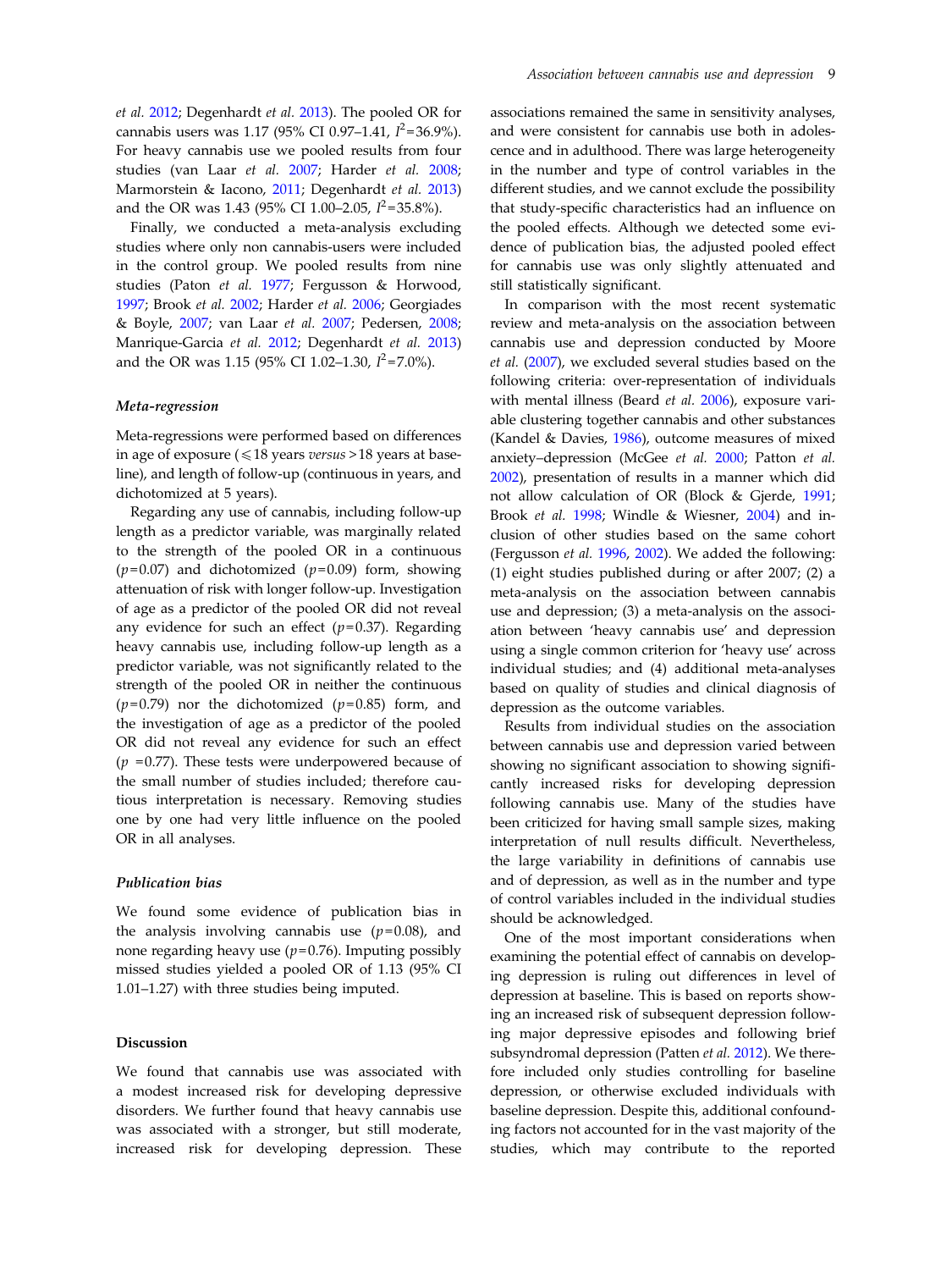association, should be noted. There was large variability in the number and type of confounding factors accounted for in the different studies, ranging from no additional factors (Paton et al. [1977](#page-13-0)) to more than 20 factors, including demographics, socio-economic variables, parental substance use and additional substance use and mental health (e.g. Pedersen, [2008](#page-14-0)). One half of the studies accounted for additional (noncannabis) substance use (Ferguson & Horwood, [1997](#page-13-0); van Laar et al. [2007;](#page-14-0) Harder et al. 2006, [2008](#page-13-0); Pedersen, [2008;](#page-14-0) Manrique-Garcia et al. [2012](#page-13-0); Degenhardt et al. [2013](#page-12-0)) though alcohol and drug use are common among cannabis users and are associated with increased rates of depression independently (Rehm et al. [2004](#page-14-0); Jané-Llopis & Matytsina, [2006](#page-13-0)) and in cannabis users (Degenhardt et al. [2001\)](#page-12-0). Regarding the impact of adjustment for control variables on the reported results: in seven of the studies included, results did not change after adjusting for control variables (Bovasso, [2001;](#page-12-0) Georgiades & Boyle, [2007](#page-13-0); Harder et al. [2008;](#page-13-0) Brook et al. [2011](#page-12-0); Marmorstein & Iacono, [2011;](#page-13-0) Degenhardt et al. [2013\)](#page-12-0), four of the studies showed a substantial reduction in effect following adjustment (Fergusson & Horwood, [1997;](#page-13-0) Harder et al. [2006](#page-13-0); Pedersen, [2008;](#page-14-0) [Manrique-Garcia](#page-13-0) et al. [2012\)](#page-13-0), one study showed a reduced, yet still significant, association between cannabis use and developing depression (van Laar et al. [2007](#page-14-0)), and two studies did not specifically report on differences between adjusted and unadjusted analysis (Paton et al. [1977](#page-13-0); Brook et al. [2001\)](#page-12-0). Given these findings, it would seem that confounding is not the sole factor for the observed heterogeneity.

The heterogeneity between individual studies in measurement of depression should also be noted. This relates both to differences between studies using clinical diagnosis of depression (Fergusson & Horwood, [1997;](#page-13-0) Brook et al. [2002;](#page-12-0) Georgiades & Boyle, [2007;](#page-13-0) van Laar et al. [2007;](#page-14-0) Harder et al. [2008](#page-13-0); Marmorstein & Iacono, [2011;](#page-13-0) Manrique-Garcia et al. [2012;](#page-13-0) Degenhardt et al. [2013](#page-12-0)) and to those using depressive symptoms (Paton et al. [1977;](#page-13-0) Bovasso, [2001](#page-12-0); Brook et al. [2001,](#page-12-0) [2011](#page-12-0); Harder et al. [2006;](#page-13-0) Pedersen, [2008\)](#page-14-0) as the outcome variable, as well as different scales and cut-off points to define 'depressive symptoms'. Paton et al. [\(1977](#page-13-0)) used the six-item checklist developed by Manheimer et al. [\(1972](#page-13-0)), with the index cutting point for depressive symptoms as the median of the distribution of index scores. Brook et al. ([2001\)](#page-12-0) used the Johns Hopkins Symptoms Checklist (Derogatis et al. [1974](#page-12-0)) and defined 'depressive symptoms' as the upper quartile of the results. Bovasso ([2001\)](#page-12-0) used the Diagnostic Interview Schedule (Robins et al. [1981](#page-14-0)) and defined 'depressive symptoms' as the occurrence of any of the nine symptoms in the follow-up period. Pedersen [\(2008](#page-14-0)) use the six-item checklist from the Johns Hopkins Symptoms Checklist (Kandel & Davies, [1982\)](#page-13-0) (range 0–18) and used a dichotomized measure, with a cut-off between 8 and 9, to define 'depressive symptoms'. Brook et al. ([2011\)](#page-12-0) used the eight-item Symptoms Checklist 90-R (Derogatis, [1994\)](#page-12-0) and used a dichotomized measure, with a cut-off at the 84th percentile, to define depressive symptoms. There is no single criterion for cut-off points across different scales of depressive symptoms representing increased risk for a diagnosis of major depression or dysthymia. Given the described variability in methods (e.g. tools, cut-off points) used to assess depressive symptoms, interpretation of results is complicated.

Nevertheless, sensitivity analyses partially addressing these methodological issues did not substantially alter our findings on the increased risk for developing depression among cannabis users. There are two broad classes of explanation for the association between cannabis use and developing depression. The first is a possible neurobiological link between cannabinoid effects and symptoms of depression (Degenhardt et al. [2003\)](#page-12-0). The primary psychoactive ingredient of cannabis,  $\Delta^9$ -tetrahydrocannabinol, acts upon the cannabinoid system in the brain, which appears to be related to regulation of emotional experience (and therefore of depression). There is little research evidence to support this possible direct effect of cannabis. Recent research, for example, has suggested that action at cannabinoid receptors is linked to a reduction in depressive behaviours (Degenhardt et al. [2000](#page-12-0)). Furthermore, there is repeated evidence linking rimonabant, a cannabinoid CB1 receptor antagonist, and depression. Increased rates of depression have been observed in clinical trials using rimonabant, a finding that has led to the suspension of rimonabant by both the European Medicines Agency and the United States Food and Drug Administration (Hill & Gorzalka, [2009](#page-13-0)). These findings, together with human studies showing depressive symptoms following acute administration of rimonabant (Horder et al. [2010\)](#page-13-0), imply that cannabinoids may actually have an antidepressant action (Le Foll et al. [2009\)](#page-13-0). A second possibility is that cannabis use causes life events or circumstances that increase the likelihood of depression (Degenhardt et al. [2003;](#page-12-0) Marmorstein & Iacono, [2011](#page-13-0)), meaning that the perceived association between cannabis use and increased risk for depression is socially mediated (Degenhardt et al. [2003\)](#page-12-0). Cannabis use is associated with reduced educational attainment (Kendler et al. [1993\)](#page-13-0), unemployment and crime (Kendler et al. [1993](#page-13-0); Fergusson & Horwood, [1997](#page-13-0)), all factors that may increase risks of depression (Marmorstein & Iacono, [2011](#page-13-0)). Longitudinal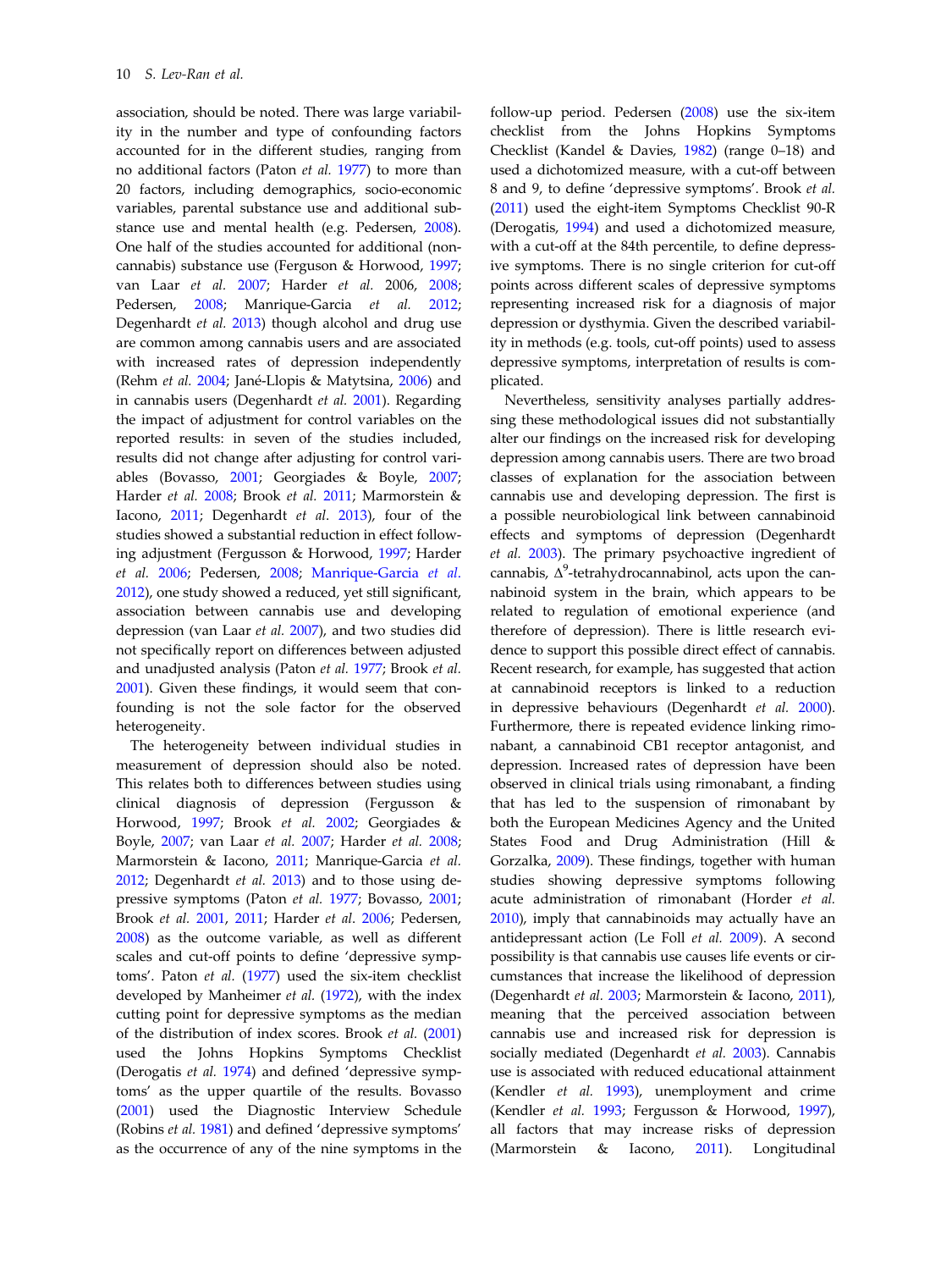epidemiological research is warranted to further establish the mediators that link cannabis use to depression.

Meta-regressions revealed no significant effect of age of cannabis use on the risk of developing depression. Though it seems intuitively compelling to assume that earlier age of cannabis use carries an increased risk for depression, there is no evidence in this metaanalysis to support this. Furthermore, our findings are in line with previous multiple-wave studies (such as the Christchurch Health and Development Study) reporting no significant effect of age of cannabis use on the risk of developing depression (Fergusson & Horwood, [1997;](#page-13-0) Fergusson et al. [1996,](#page-13-0) [2002\)](#page-13-0). It is possible, though, that when combined with increased cumulative exposure to cannabis, younger age of use would affect the risk for developing depression. Definitions of cannabis use in the studies included referred to specific time-frames, ranging from any previous lifetime use (Fergusson et al. [1996\)](#page-13-0) to any use in the previous 30 days (Paton et al. [1977\)](#page-13-0). None of the studies included provided data regarding cumulative exposure to cannabis, both in the period of exposure measurement as well as in the follow-up period. It is possible that the cumulative exposure to cannabis during the follow-up period, and not the duration itself, has an effect on the association between cannabis use and the development of depression. Longitudinal studies that include data on cumulative exposure to cannabis are essential in elucidating the complex relationship between age of use, dose and frequency of use, and the risk for developing depression.

Our findings are in line with an integrative data analysis recently published by Horwood et al. ([2012\)](#page-13-0) based on four Australian cohorts. Though two of the studies there had been excluded from our metaanalysis based on our inclusion criteria [not reported in a peer-reviewed journal (Prior et al. [2000](#page-14-0)) and not including cannabis exposure in the published data (Anstey et al. [2012\)](#page-12-0)], results published there similarly show a dose–response relationship between cannabis use and depressive symptoms. Results showed a consistent and highly significant effect across all cohorts in frequency of cannabis use associated with higher mean depressive scores. Weekly users of cannabis had depressive scores that were higher than non-users, a finding that was reduced but remained significant after adjustment for confounding. This analysis used methods of integrative data analysis in which the assessment of cannabis use was consistent across studies, depressive symptoms were measured on common metrics and confounding was controlled using fixed effects regression.

In addition to the considerations discussed above regarding measurement of cannabis use, variability in controlling for confounding factors and measurement of depression, this study has several limitations. First, the overall number of included articles is relatively small. This is due mainly to our strict inclusion criteria, particularly including only population-based longitudinal studies controlling for baseline depression. The small number of included studies may have limited our findings, particularly regarding the effect of heavy cannabis use on developing depression. Second, although we restricted studies to those controlling for depression at baseline, controlling for other potentially important confounders was not designated in the inclusion criteria. For example, though gender is known to affect both prevalence of depression (Weissman et al. [1996](#page-14-0)) as well as prevalence of cannabis use and CUDs (Compton et al. [2004\)](#page-12-0), we did not restrict studies to those controlling for gender. Though these additional confounders might have affected the results of the individual studies and hence the estimates of the pooled ORs, further restricting inclusion would have substantially reduced the number of included articles and not allowed a proper meta-analysis of results. Fixed-effects modelling has been used in longitudinal studies to control for nonobserved sources of confounding (Rehm et al. [1992](#page-14-0)). This makes it possible to control for stable characteristics of the individual, even when these cannot be measured. Fixed-effects regression models require detailed estimates from all individual studies which were not fully available. Moreover, time-varying covariates still may bias the results. Third, our definition of 'heavy cannabis use' was based both on frequency (Harder et al. [2006;](#page-13-0) van Laar et al. 2007; Brook et al. [2011;](#page-12-0) Degenhardt et al. [2013](#page-12-0)) and symptoms (i.e. DSM-IV criteria for CUD) (Bovasso, [2001;](#page-12-0) Harder et al. [2008;](#page-13-0) Marmorstein & Iacono, [2011](#page-13-0)), and though CUD commonly reflects regular and frequent cannabis use (Grant & Pickering, [1998](#page-13-0)), these measures are not synonymous and differences may have an effect on the estimated risk for developing depression.

As is the case in all meta-analyses, our meta-analysis was subject to limitations as they were inherent in the primary studies. The assessment tools used in the individual studies did not clearly differentiate primary mental disorders and substance-induced disorders. This may be particularly important when exploring the association between cannabis use and depression, as it is otherwise difficult to conclude whether the measured depression is higher even when cannabisinduced mental disorders are ruled out (Grant et al. [2004\)](#page-13-0). Finally, in addition to the substantial differences in the definition of cannabis use in individual studies, it is possible that the type of cannabis used may affect the risk for developing depression. Large variation in biologically available cannabinoid concentrations, resulting from different sources of cannabis and from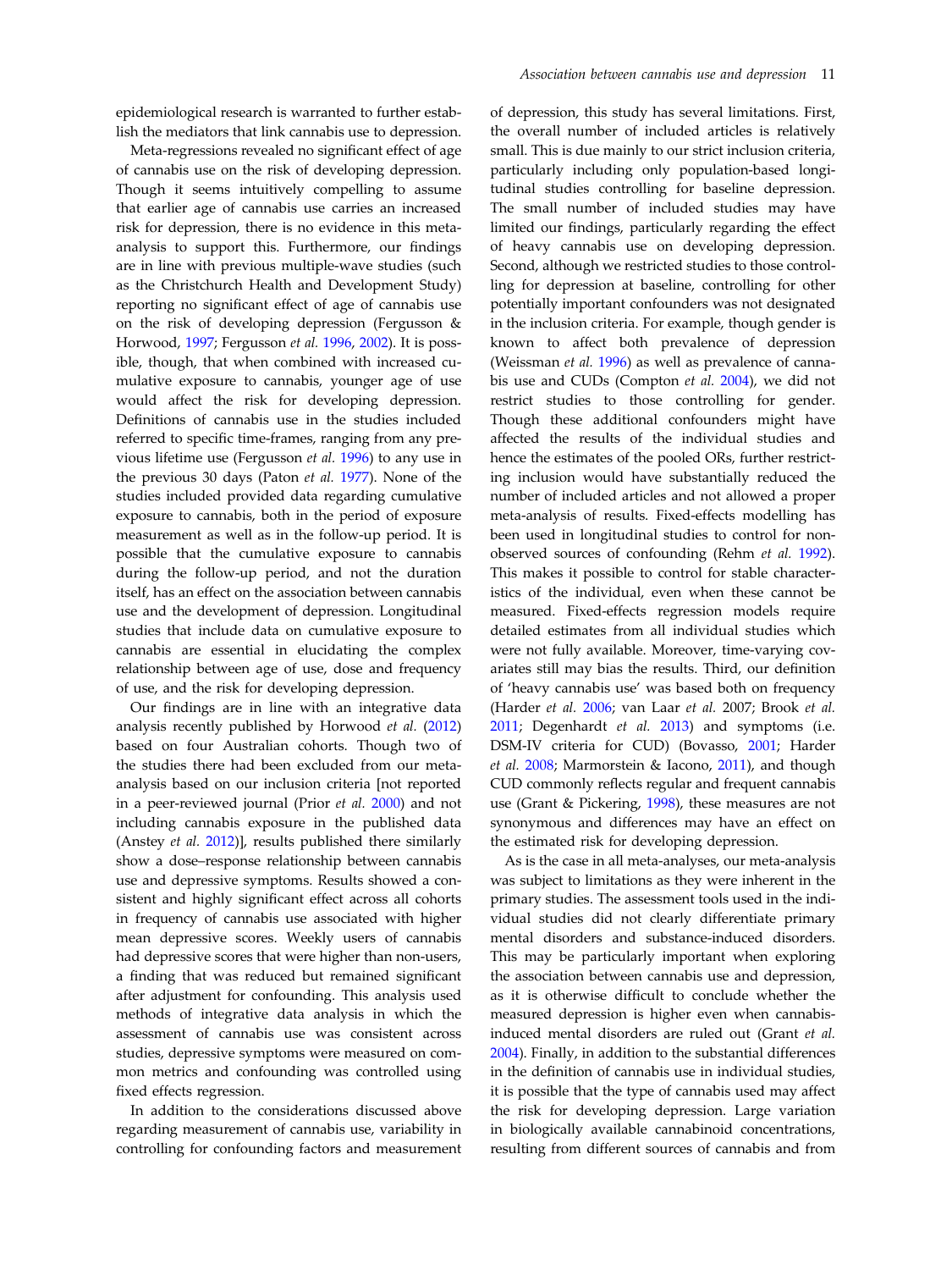<span id="page-12-0"></span>different intake practices (Moore et al. [2007](#page-13-0)), may have different effects in terms of psychiatric outcomes.

#### **Conclusions**

Despite the methodological considerations mentioned, this meta-analysis is important and timely. It seems likely that many of the limitations mentioned will be part of any study exploring the association between cannabis use and the development of depression, and our report represents the current state of knowledge on this association. As rates of cannabis use continue to be high (European Monitoring Centre for Drugs and Drug Addiction, [2011;](#page-13-0) United Nations Office on Drugs and Crime, [2011\)](#page-14-0), pressing questions regarding education of the public as to potential risks associated with cannabis use, and particularly with heavy cannabis use, arise. Furthermore, though recognizing the potential risks associated with heavy cannabis use is particularly important in adolescents, the group with the highest rates of cannabis use (Degenhardt et al. 2003), it is also important to note that the majority of cannabis is used by adults. Given the modest pooled results and numerous methodological considerations, results pertaining to increased risk for depression among cannabis users should be regarded with caution. Rather, the focus should be on the possibly increased risk for developing depression among frequent cannabis users and individuals with CUDs, and potential factors mediating this increased risk. There is need for further longitudinal exploration of the association between cannabis use and developing depression, particularly taking into account cumulative exposure to cannabis and significant confounding factors.

#### Acknowledgements

This research was supported by a strategic training grant (grant no. TUF 96115) from the Canadian Institute of Health Research provided for the Social Aetiology of Mental Illness Training Program.

#### Declaration of Interest

None.

#### References

Anstey KJ, Christensen H, Butterworth P, Easteal S, Mackinnon A, Jacomb T, Maxwell K, Rodgers B, Windsor T, Cherbuin N, Jorm AF (2012). Cohort profile: the PATH through life project. International Journal of Epidemiology 41, 951–960.

- Beard JR, Dietrich UC, Brooks LO, Brooks RT, Heathcote K, Kelly B (2006). Incidence and outcomes of mental disorders in a regional population: the Northern Rivers Mental Health Study. Australian and New Zealand Journal of Psychiatry 40, 674–682.
- Block JH, Gjerde PF (1991). Personality antecedents of depressive tendencies in 18-year-olds: a prospective study. Journal of Personality and Social Psychology 60, 726–738.
- Bovasso GB (2001). Cannabis abuse as a risk factor for depressive symptoms. American Journal of Psychiatry 158, 2033–2037.
- Brook DW, Brook JS, Zhang C, Cohen P, Whiteman M (2002). Drug use and the risk of major depressive disorder, alcohol dependence, and substance use disorders. Archives of General Psychiatry 59, 1039–1044.
- Brook JS, Cohen P, Brook DW (1998). Longitudinal study of co-occurring psychiatric disorders and substance use. Journal of the American Academy of Child and Adolescent Psychiatry 37, 322–330.
- Brook JS, Lee JY, Brown EN, Finch SJ, Brook DW (2011). Developmental trajectories of marijuana use from adolescence to adulthood: personality and social role outcomes. Psychological Reports 108, 339–357.
- Brook JS, Rosen Z, Brook DW (2001). The effect of early marijuana use on later anxiety and depressive symptoms. NYS Psychologist 13, 35–40.
- Chen CY, Wagner FA, Anthony JC (2002). Marijuana use and the risk of major depressive episode – epidemiological evidence from the United States National Comorbidity Survey. Social Psychiatry and Psychiatric Epidemiology 37, 199–206.
- Compton WM, Grant BF, Colliver JD, Glantz MD, Stinson FS (2004). Prevalence of marijuana use disorders in the United States: 1991–1992 and 2001–2002. Journal of the American Medical Association 291, 2114–2121.
- Degenhardt L, Coffey C, Romaniuk H, Swift W, Carlin JB, Hall WD, Patton GC (2013). The persistence of the association between adolescent cannabis use and common mental disorders into young adulthood. Addiction 108, 124–133.
- Degenhardt L, Hall W, Lynskey M (2001). Alcohol, cannabis and tobacco use among Australians: a comparison of their associations with other drug use and use disorders, affective and anxiety disorders, and psychosis. Addiction 96, 1603–1614.
- Degenhardt L, Hall W, Lynskey M (2003). Exploring the association between cannabis use and depression. Addiction 98, 1493–1504.
- Degenhardt L, Lynskey M, Hall W (2000). Cohort trends in the age of initiation of drug use in Australia. Australian and New Zealand Journal of Public Health 24, 421–426.
- Derogatis LR (1994). Symptoms Checklist-90-R (SCL-90-R): Administration Scoring and Procedures Manual. National Computer Systems: Minneapolis, MN.
- Derogatis LR, Lipman RS, Richels K, Uhlenhuth EH, Covi L (1974). The Hopkins Symptom Checklist: a self-report symptom inventory. Behavioral Science 19, 1–15.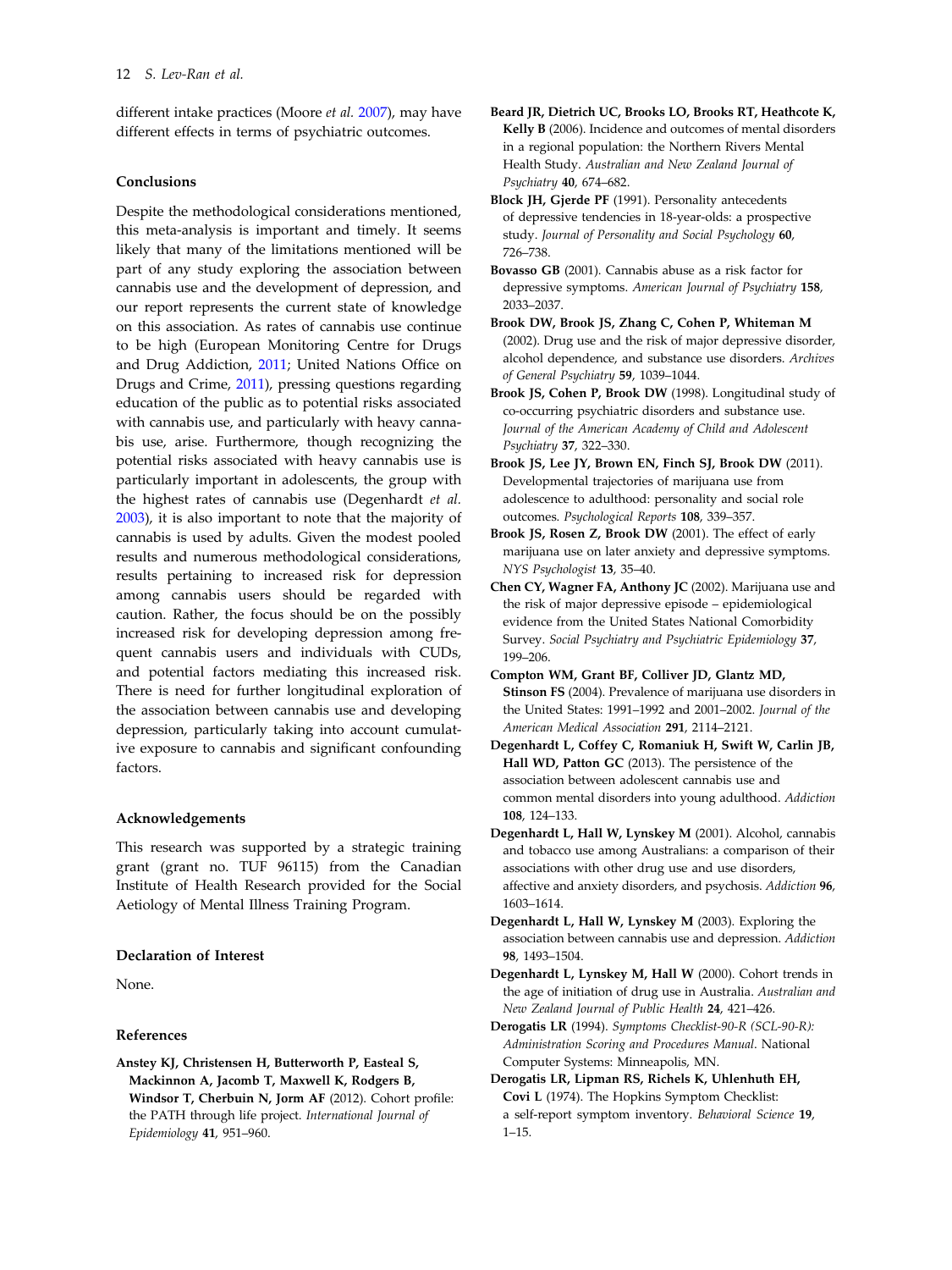<span id="page-13-0"></span>DerSimonian R, Laird N (1986). Meta-analysis in clinical trials. Controlled Clinical Trials 7, 177–188.

Duval S, Tweedie R (2000). Trim and fill: a simple funnel-plot-based method of testing and adjusting for publication bias in meta-analysis. Biometrics 56, 455–463.

Egger M, Davey Smith G, Schneider M, Minder C (1997). Bias in meta-analysis detected by a simple, graphical test. British Medical Journal 315, 629–634.

ElSohly MA, Ross SA, Mehmedic Z, Arafat R, Yi B, Banahan 3rd BF (2000). Potency trends of Δ9-THC and other cannabinoids in confiscated marijuana from 1980–1997. Journal of Forensic Sciences 45, 24–30.

European Monitoring Centre for Drugs and Drug Addiction (2011). 2011 Annual Report on the State of the Drugs Problem in Europe. EMCDDA: Lisbon.

Fergusson DM, Horwood LJ (1997). Early onset cannabis use and psychosocial adjustment in young adults. Addiction 92, 279–296.

Fergusson DM, Horwood LJ, Swain-Campbell N (2002). Cannabis use and psychosocial adjustment in adolescence and young adulthood. Addiction 97, 1123–1135.

Fergusson DM, Lynskey MT, Horwood LJ (1996). The short-term consequences of early onset cannabis use. Journal of Abnormal Child Psychology 24, 499–512.

Georgiades K, Boyle MH (2007). Adolescent tobacco and cannabis use: young adult outcomes from the Ontario Child Health Study. Journal of Child Psychology and Psychiatry and Allied Disciplines 48, 724–731.

Grant BF (1995). Comorbidity between DSM-IV drug use disorders and major depression: results of a national survey of adults. Journal of Substance Abuse 7, 481–497.

Grant BF, Pickering R (1998). The relationship between cannabis use and DSM-IV cannabis abuse and dependence: results from the National Longitudinal Alcohol Epidemiologic Survey. Journal of Substance Abuse 10, 255–264.

Grant BF, Stinson FS, Dawson DA, Chou SP, Dufour MC, Compton W, Pickering RP, Kaplan K (2004). Prevalence and co-occurrence of substance use disorders and independent mood and anxiety disorders: results from the National Epidemiologic Survey on Alcohol and Related Conditions. Archives of General Psychiatry 61, 807–816.

Hall W, Babor TF (2000). Cannabis use and public health: assessing the burden. Addiction 95, 485–490.

Hall W, Degenhardt L (2009). Adverse health effects of non-medical cannabis use. Lancet 374, 1383–1391.

Hall W, Solowij N (1998). Adverse effects of cannabis. Lancet 352, 1611–1616.

Harder VS, Morral AR, Arkes J (2006). Marijuana use and depression among adults: testing for causal associations. Addiction 101, 1463–1472.

Harder VS, Stuart EA, Anthony JC (2008). Adolescent cannabis problems and young adult depression: male– female stratified propensity score analyses. American Journal of Epidemiology 168, 592–601.

Hill MN, Gorzalka BB (2009). Impairments in endocannabinoid signaling and depressive illness. Journal of the American Medical Association 301, 1165–1166.

Horder J, Harmer CJ, Cowen PJ, McCabe C (2010). Reduced neural response to reward following 7 days treatment with the cannabinoid CB1 antagonist rimonabant in healthy volunteers. International Journal of Neuropsychopharmacology 13, 1103–1113.

Horwood LJ, Fergusson DM, Coffey C, Patton GC, Tait R, Smart D, Letcher P, Silins E, Hutchinson DM (2012). Cannabis and depression: an integrative data analysis of four Australasian cohorts. Drug and Alcohol Dependence 126, 369–378.

Jané-Llopis E, Matytsina I (2006). Mental health and alcohol, drugs and tobacco: a review of the co-morbidity between mental disorders and the use of alcohol, tobacco and illicit drugs. Drug and Alcohol Review 25, 515–536.

Kandel DB, Davies M (1982). Epidemiology of depressive mood in adolescents: an empirical study. Archives of General Psychiatry 39, 1205–1212.

Kandel DB, Davies M (1986). Adult sequelae of adolescent depressive symptoms. Archives of General Psychiatry 43, 255–262.

Kendler KS, Heath AC, Neale MC, Kessler RC, Eaves LJ (1993). Alcoholism and major depression in women. A twin study of the causes of comorbidity. Archives of General Psychiatry 50, 690–698.

Le Foll B, Gorelick DA, Goldberg SR (2009). The future of endocannabinoid-oriented clinical research after CB1 antagonists. Psychopharmacology 205, 171–174.

Lipsey MW, Wilson DB (2001). Practical Meta-Analysis. SAGE Publications, Inc.: Thousand Oaks, CA.

Manheimer DI, Mellinger G, Somers R, Kleman MK (1972). Technical and ethical considerations in data collection. In Student Drug Surveys (ed. S. Einstein and S. Allen), pp. 205–214. Baywood: Farmingdale, NY.

Manrique-Garcia E, Zammit S, Dalman C, Hemmingsson T, Allebeck P (2012). Cannabis use and depression: a longitudinal study of a national cohort of Swedish conscripts. BMC Psychiatry 12, 112.

Marmorstein NR, Iacono WG (2011). Explaining associations between cannabis use disorders in adolescence and later major depression: a test of the psychosocial failure model. Addictive Behaviors 36, 773–776.

McGee R, Williams S, Poulton R, Moffitt T (2000). A longitudinal study of cannabis use and mental health from adolescence to early adulthood. Addiction 95, 491–503.

Moore TH, Zammit S, Lingford-Hughes A, Barnes TR, Jones PB, Burke M, Lewis G (2007). Cannabis use and risk of psychotic or affective mental health outcomes: a systematic review. Lancet 370, 319–328.

Moussavi S, Chatterji S, Verdes E, Tandon A, Patel V, Ustun B (2007). Depression, chronic diseases, and decrements in health: results from the World Health Surveys. Lancet 370, 851–858.

Paton S, Kessler R, Kandel D (1977). Depressive mood and adolescent illicit drug use: a longitudinal analysis. Journal of Genetic Psychology 131, 267–289.

Patten SB, Williams JV, Lavorato DH, Bulloch AG, MacQueen G (2012). Depressive episode characteristics and subsequent recurrence risk. Journal of Affective Disorders 140, 277–284.